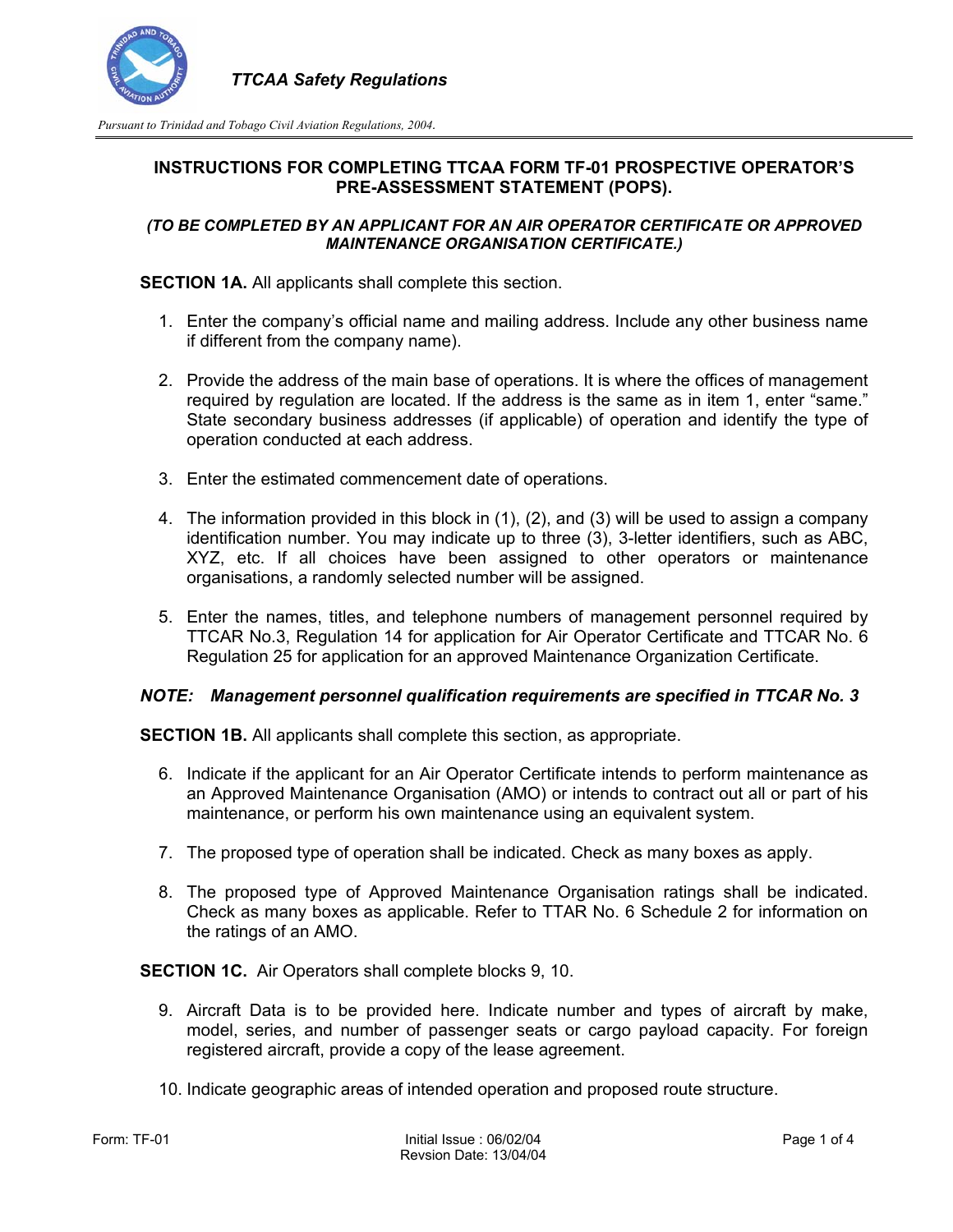

*Pursuant to Trinidad and Tobago Civil Aviation Regulations, 2004.* 

**SECTION 1D.** All applicants shall complete this section.

- 11. Show any information that would assist TTCAA personnel in understanding the type and scope of operation or services to be performed by the applicant. If an air operator intends to arrange for maintenance and inspections of his aircraft and/or associated equipment, identify the approved maintenance organisation selected and a list of the maintenance or inspections he proposes to perform. Also provide copies of all written contracts with this form, if applicable. Applicants for an AMO Certificate should identify prospective maintenance contractors he intends to use and their Geographic Locations.
- 12. Identify the type of aircraft and/or simulators.

An applicant for an AOC should identify the type of aircraft and/or simulators intended to be used.

An applicant for an AMO Certificate should identify the type of aircraft by make and model. In addition identify the type of training that the Quality Assurance staff, certifying staff and maintenance personnel will receive based on the ratings requested.

13. The Prospective Operator Pre-assessment Statement (POPS) denotes an intent to seek TTCAA certification as an air operator or approved maintenance organisation. It must be signed as follows:

| Type of Organisation                   | <b>Authorised Signature</b>     |
|----------------------------------------|---------------------------------|
| Individual,                            | Owner,                          |
| Partnership                            | At least one partner,           |
| Company, corporation, association, etc | At least one authorised officer |

The Accountable Manager (TTCAR No. 3, Regulation 2 for AOC and TTCAR No. 6, Regulation 25 for AMO) must sign the POPS Form. If the POPS Form is signed by another individual who is not the Accountable Manager the Accountable Manager must submit with the POPS Form a letter authorizing the signatory to sign on his behalf.

## **SECTIONS 2. For TTCAA Use.**

The prospective applicant must address this POPS form to the Office of the Director General of Civil Aviation. Upon receipt of the POPS the fields in this section is filled out. The form is then forwarded to the Executive Manager Safety Regulations. (EMSR).

### **SECTIONS 3. For TTCAA Use.**

Upon receipt of the POPS the Office of the Executive Manager Safety Regulations will fill out the fields in the section. The EMSR will complete the "Pre-application number", "Assigned Project Manager" and "Forwarded to Project Manager" fields in this section when those items are completed. The "Assigned Certification Number" field will be filled out during the Certification Phase of the air operator or Approved Maintenance Organization.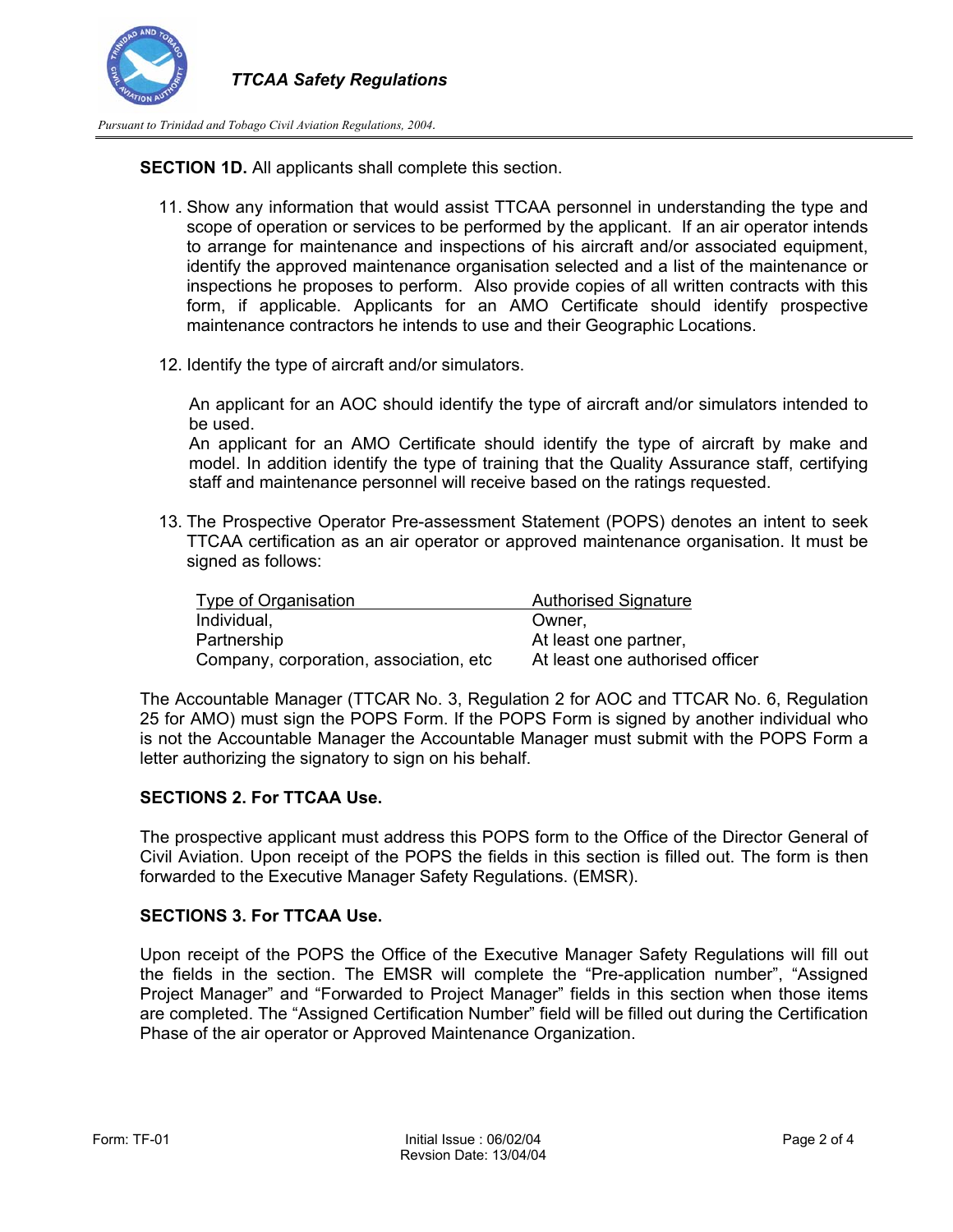

*Pursuant to Trinidad and Tobago Civil Aviation Regulations, 2004.* 

# **FORM-TF-01 PROSPECTIVE OPERATOR'S PRE-ASSESSMENT STATEMENT (POPS)**

| Prospective Operator's Pre-assessment Statement (POPS)<br>(To be completed by an applicant for an Air Operator Certificate or Approved Maintenance Organisation). |                                                                         |                                                                                            |            |                                                                                |                         |                              |                                                 |  |
|-------------------------------------------------------------------------------------------------------------------------------------------------------------------|-------------------------------------------------------------------------|--------------------------------------------------------------------------------------------|------------|--------------------------------------------------------------------------------|-------------------------|------------------------------|-------------------------------------------------|--|
|                                                                                                                                                                   |                                                                         |                                                                                            |            |                                                                                |                         |                              |                                                 |  |
| Section 1A. To be completed by all applicants.<br>Name and mailing address of company (include<br>1.<br>business name if different from company name).            |                                                                         |                                                                                            |            | 2. Address of the principal (main) base where<br>operations will be conducted. |                         |                              |                                                 |  |
| 3. Proposed Start-up Date:                                                                                                                                        |                                                                         | 4. Requested company identifier in order of preference.                                    |            |                                                                                |                         |                              |                                                 |  |
| 5. Management and Key Staff Personnel.                                                                                                                            |                                                                         | (1).                                                                                       |            | (2).                                                                           |                         | (3).                         |                                                 |  |
| Name<br>(Surname/First/Middle).                                                                                                                                   | Title.                                                                  |                                                                                            |            | Telephone & address (if different from company<br>include country code).       |                         |                              |                                                 |  |
|                                                                                                                                                                   |                                                                         |                                                                                            |            |                                                                                |                         |                              |                                                 |  |
|                                                                                                                                                                   |                                                                         |                                                                                            |            |                                                                                |                         |                              |                                                 |  |
|                                                                                                                                                                   |                                                                         |                                                                                            |            |                                                                                |                         |                              |                                                 |  |
| Section 1B. To be completed by Air Operator and/or Approved Maintenance Organisation.                                                                             |                                                                         |                                                                                            |            |                                                                                |                         |                              |                                                 |  |
| Air Operator intends to perform maintenance as an AMO.<br>6.                                                                                                      |                                                                         |                                                                                            |            |                                                                                |                         |                              |                                                 |  |
|                                                                                                                                                                   |                                                                         | Air Operator intends to arrange for maintenance and inspections of aircraft and associated |            |                                                                                |                         |                              |                                                 |  |
| equipment to be performed by others.                                                                                                                              |                                                                         | Air Operator intends to perform maintenance under an equivalent system.                    |            |                                                                                |                         |                              |                                                 |  |
| Approved Maintenance Organisation.                                                                                                                                |                                                                         |                                                                                            |            |                                                                                |                         |                              |                                                 |  |
| 7. Proposed type of operation (Check as many as applicable). Air Operator Certificate - No. 2/3.                                                                  |                                                                         |                                                                                            |            |                                                                                |                         |                              |                                                 |  |
| Passengers and Cargo. <u>□</u> Cargo Only. □ Scheduled Operations. □<br><b>Charter Flight Operations</b>                                                          |                                                                         |                                                                                            |            |                                                                                |                         |                              |                                                 |  |
| Proposed type of Approved Maintenance Organisation Rating(s).<br>8.                                                                                               |                                                                         |                                                                                            |            |                                                                                |                         |                              |                                                 |  |
| Aircraft<br>A1-Aeroplane > 5700 Kg                                                                                                                                | Engine<br>$B1 -$ Turbine                                                | C <sub>1</sub>                                                                             |            | Components<br>C <sub>6</sub>                                                   | C <sub>11</sub>         | C <sub>16</sub>              | Specialized<br>Services                         |  |
| A2 - Aeroplane < 5700 Kg                                                                                                                                          | B <sub>2</sub> – Piston                                                 | C <sub>2</sub>                                                                             |            | C 7                                                                            | C 12                    | C <sub>17</sub>              | D <sub>1</sub>                                  |  |
| A3 - Rotorcraft                                                                                                                                                   | П<br>$B3 - APU$                                                         | C <sub>3</sub><br>C <sub>4</sub><br>$\perp$                                                | П          | C 8<br>C <sub>9</sub><br>П                                                     | C <sub>13</sub><br>C 14 | C <sub>18</sub><br>П<br>C 19 | D <sub>2</sub><br>D <sub>3</sub><br>П           |  |
|                                                                                                                                                                   |                                                                         | C <sub>5</sub><br>$\Box$                                                                   | $\Box$ C10 |                                                                                | C 15                    | C <sub>20</sub>              | D 4                                             |  |
| Section 1C.                                                                                                                                                       |                                                                         | Blocks 9 and 10 to be completed by Air Operator.                                           |            |                                                                                |                         |                              |                                                 |  |
| Aircraft Data (For foreign registered aircraft, please<br>9.                                                                                                      |                                                                         |                                                                                            |            |                                                                                |                         |                              | 10. Geographic areas of intended operations and |  |
| Numbers and types of                                                                                                                                              | provide a copy of the lease agreement).<br>Number of passenger seats or |                                                                                            |            | proposed route structure.                                                      |                         |                              |                                                 |  |
| aircraft (By make, model,                                                                                                                                         | cargo payload capacity.                                                 |                                                                                            |            |                                                                                |                         |                              |                                                 |  |
| and series).                                                                                                                                                      |                                                                         |                                                                                            |            |                                                                                |                         |                              |                                                 |  |
|                                                                                                                                                                   |                                                                         |                                                                                            |            |                                                                                |                         |                              |                                                 |  |
|                                                                                                                                                                   |                                                                         |                                                                                            |            |                                                                                |                         |                              |                                                 |  |
|                                                                                                                                                                   |                                                                         |                                                                                            |            |                                                                                |                         |                              |                                                 |  |
|                                                                                                                                                                   |                                                                         |                                                                                            |            |                                                                                |                         |                              |                                                 |  |